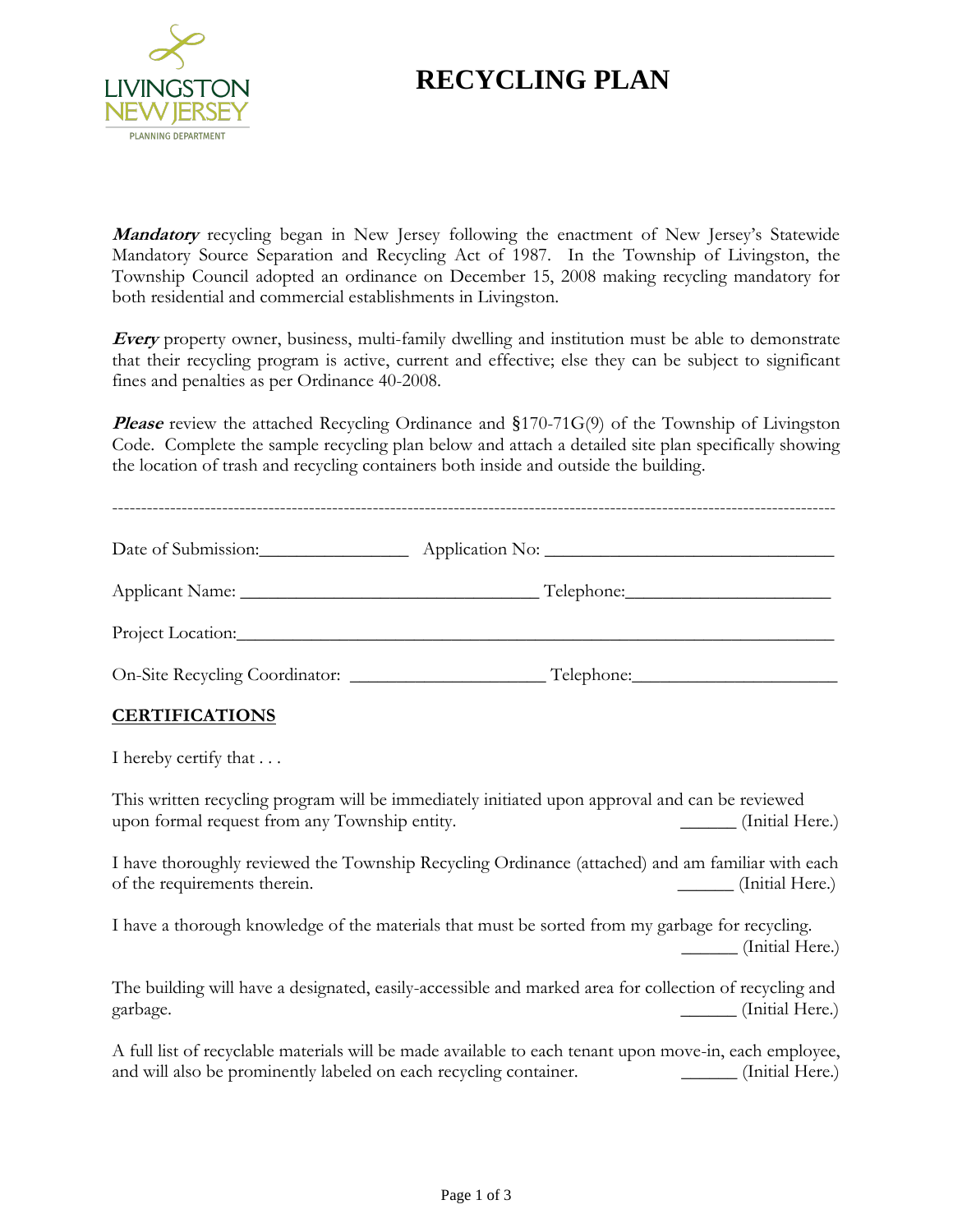### **RECYCLING CONTAINERS**

Trash and recycling containers are to be located at convenient locations both inside and outside the building. The Final Site and Architecture Plans should accurately reflect the proposed locations described below.

| Locations <i>Inside</i> Building (Please Describe) |  |  |
|----------------------------------------------------|--|--|
|                                                    |  |  |
|                                                    |  |  |
|                                                    |  |  |
|                                                    |  |  |

#### **RECYCLABLES**

Provide specific information on procedures to recycle each item. Additional pages may be attached as necessary.

| ALUMINUM CANS:                                                                                                                                                                  |
|---------------------------------------------------------------------------------------------------------------------------------------------------------------------------------|
| <b>GLASS BOTTLES:</b><br><u> 1989 - Johann Stoff, amerikansk politiker (d. 1989)</u>                                                                                            |
| PLASTIC BOTTLES:                                                                                                                                                                |
| PAPER:                                                                                                                                                                          |
| NEWSPAPER:                                                                                                                                                                      |
| CARDBOARD:                                                                                                                                                                      |
| <b>GREASE/COOKING OIL:</b><br><u> 1980 - Jan Alexandria de Alexandria de la contrada de la contrada de la contrada de la contrada de la contrad</u><br>FOOD ESTABLISHMENTS ONLY |
| ANY SITE SPECIFIC ITEMS:                                                                                                                                                        |

 $\_$  , and the set of the set of the set of the set of the set of the set of the set of the set of the set of the set of the set of the set of the set of the set of the set of the set of the set of the set of the set of th

## **RECYCLING CONTRACTOR**

Provide contact information for the site-selected recycling contractor:

| Company Name: | <del>, ,</del><br>relephone: |
|---------------|------------------------------|
|               |                              |

Address: \_\_\_\_\_\_\_\_\_\_\_\_\_\_\_\_\_\_\_\_\_\_\_\_\_\_\_\_\_\_\_\_\_\_\_\_\_\_\_\_\_\_\_\_\_\_\_\_\_\_\_\_\_\_\_\_\_\_\_\_\_\_\_\_\_\_\_\_\_\_

Applicant Name: \_\_\_\_\_\_\_\_\_\_\_\_\_\_\_\_\_\_\_\_\_\_\_\_\_\_\_ Signature\_\_\_\_\_\_\_\_\_\_\_\_\_\_\_\_\_\_\_\_\_\_\_\_\_\_\_\_\_ *I herby certify that the information contained herein is accurate and true to the best of my knowledge.*